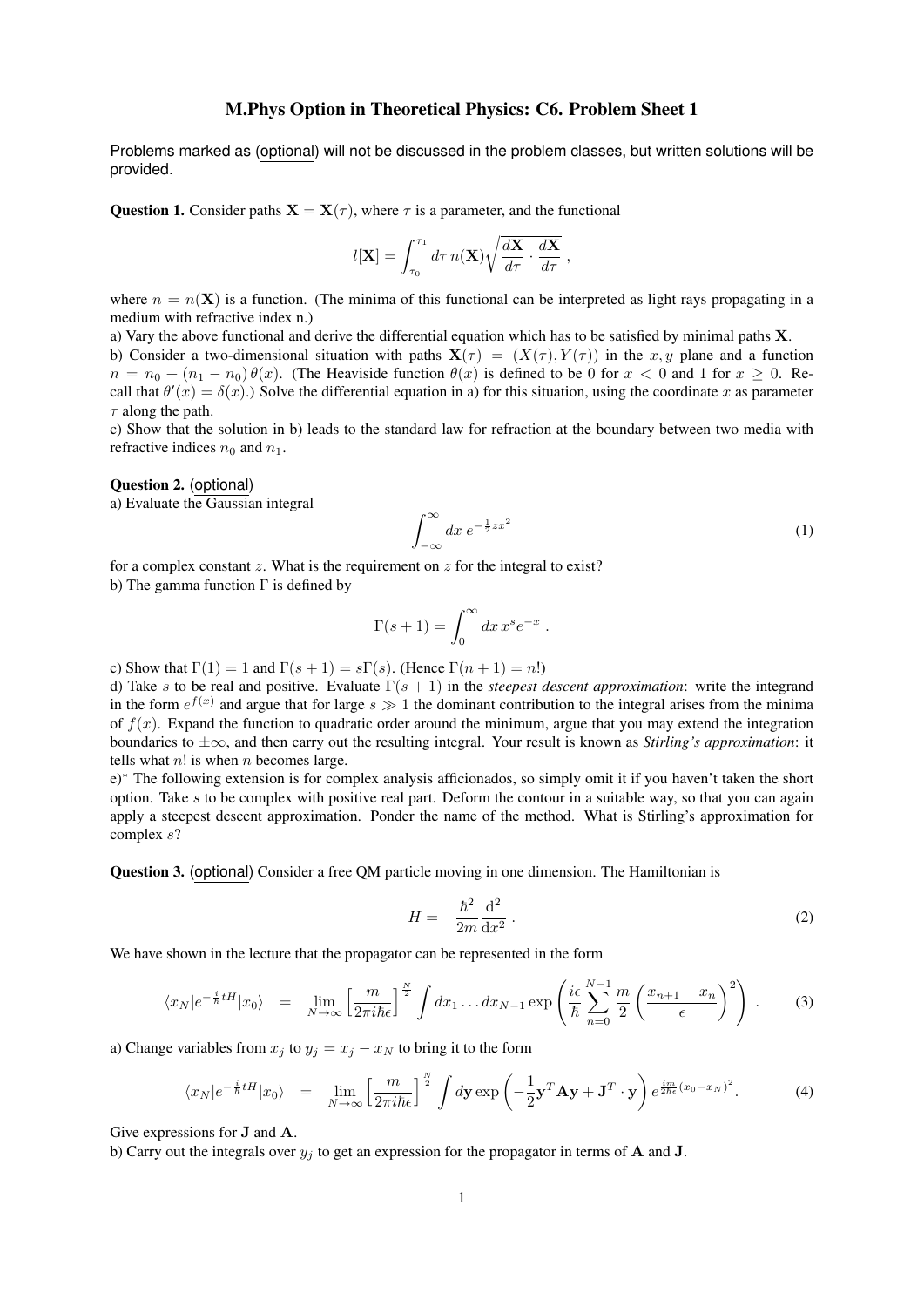c) Work out the eigenvalues  $\lambda_n$  and eigenvectors  $a_n$  of the matrix **A**. You may find helpful hints in the lecture notes.

d) What is  $det(\mathbf{A})$ ? A useful identity you may use is

$$
\prod_{j=1}^{N-1} 2\sin(\pi j/2N) = \sqrt{N}.
$$
 (5)

Now work out  $J^T A^{-1}J$  by working in the eigenbasis of  $A^{-1}$  (Hint: write this as  $J^T A^{-1}J = J^T O^T O A^{-1} O^T O J$ , where  $O^T O = 1$  and  $OA^{-1}O^T$  is a diagonal matrix you have already calculated above.). A useful identity you may use is

$$
\sum_{j=1}^{N-1} \cos^2(\pi j/2N) = \frac{N-1}{2}.\tag{6}
$$

e) Use the result you have obtained to write an explicit expression for the propagator.

Question 4. Denote the propagator by

$$
K(t, x; t'x') = \langle x|e^{-\frac{i}{\hbar}H(t-t')}|x'\rangle.
$$
 (7)

Show that the wave function  $\psi(t, x) = \langle x|\Psi(t)\rangle$ , where  $|\Psi(t)\rangle$  is a solution to the time-dependent Schrödinger equation

$$
i\hbar \frac{\partial}{\partial t} |\Psi(t)\rangle = H |\Psi(t)\rangle, \tag{8}
$$

fulfils the integral equation

$$
\psi(t,x) = \int_{-\infty}^{\infty} dx' K(t,x;t'x') \psi(t',x'). \tag{9}
$$

Question 5. Diffraction through a slit. A free particle starting at  $x = 0$  when  $t = 0$  is determined to pass between  $x_0 - b$  and  $x_0 + b$  at time T. We wish to calculate the probabilty of finding the particle at position x at time  $t = T + \tau$ .

a) Argue on the basis of Qu 5. that the (un-normalized) wave function can be written in the form

$$
\psi(T+\tau,x) = \int_{-b}^{b} dy \ K(T+\tau,x;T,x_0+y) \ K(T,x_0+y;0,0) \ , \tag{10}
$$

where

$$
K(t, x; t'x') = \langle x|e^{-\frac{i}{\hbar}H(t-t')}|x'\rangle.
$$
\n(11)

b) Using that the propagation for  $0 \le t < T$  and  $T \le t < T + \tau$  is that of a free particle, obtain an explicit integral representation for the wave function.

c) Show that the wave function can be expressed in terms of the *Fresnel integrals*

$$
C(x) = \int_0^x dy \cos(\pi y^2/2), \quad S(x) = \int_0^x dy \sin(\pi y^2/2).
$$
 (12)

Hint: make a substitution  $z = \alpha y + \beta$  with suitably chosen  $\alpha$  and  $\beta$ .

Derive an expression for the ratio  $P(T+\tau, x)/P(T+\tau, x_0)$ , where  $P(T+\tau, x)dx$  is the probability of finding the particle in the interval  $[x, x + dx]$  at time  $T + \tau$ .

d) (optional) If you can get hold of *Mathematica* (the default assumption is that you will not), plot the result as a function of the dimensionless parameter  $x/[b(1 + \tau/T)]$  for  $x_0 = 0$  and different values of the ratio

$$
\gamma = \frac{mb^2(1+\tau/T)}{\hbar\tau} \,. \tag{13}
$$

Discuss your findings.

Question 6. In this question the objective is to evaluate the Feynman path integral in one of the relatively few cases, besides those treated in lectures, for which exact results can be obtained. The system we consider consists of a particle of mass  $m$  moving on a circle of circumference  $L$ . The quantum Hamiltonian is

$$
H=-\frac{\hbar^2}{2m}\frac{\mathrm{d}^2}{\mathrm{d}x^2}
$$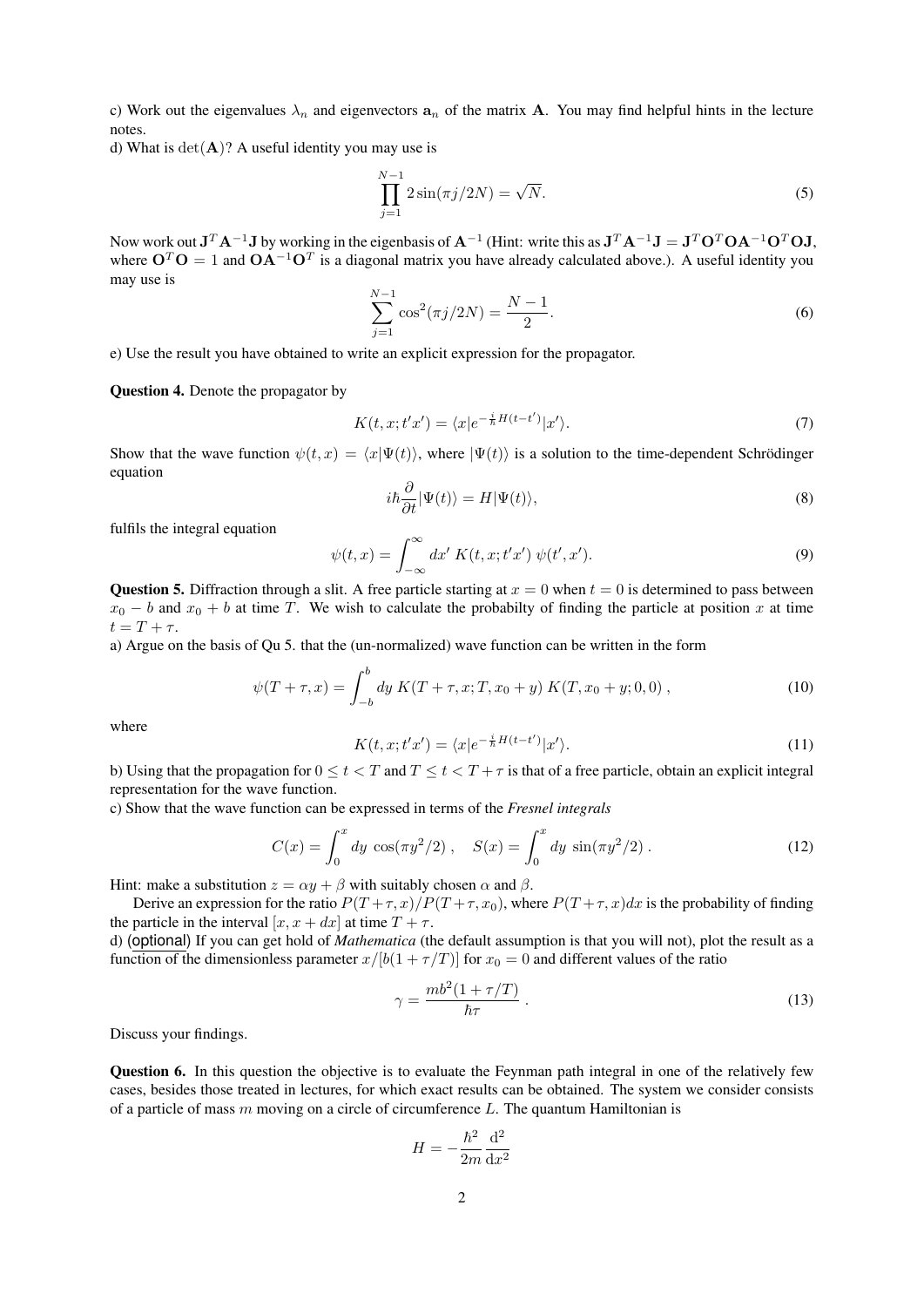and wavefunctions obey  $\psi(x+L) = \psi(x)$ . We want to determine the imaginary time propagator

$$
\langle x_1|\exp(-\beta H)|x_2\rangle.
$$

a) What are the eigenstates and eigenvalues of H? As we are dealing with a free particle, we can determine the propagator as in the lectures in a simple way by inserting resolutions of the identity in terms of the eigenstates of H. Show that this leads to the following result

$$
\langle x_1 | \exp(-\beta H) | x_2 \rangle = \sum_{n=-\infty}^{\infty} \frac{1}{L} \exp\left(-\frac{\beta (2\pi n)^2 \hbar^2}{2m^2} + 2\pi i n \frac{[x_1 - x_2]}{L}\right). \tag{14}
$$

b) Next, approach this using a path integral in which paths  $x(\tau)$  for  $0 \le \tau \le \beta \hbar$  satisfy the boundary conditions  $x(0) = x_1$  and  $x(\beta \hbar) = x_2$ . The special feature of a particle moving on a circle is that such paths may wind any integer number  $l$  times around the circle. To build in this feature, write

$$
x(\tau) = x_1 + \frac{\tau}{\beta \hbar} [(x_2 - x_1) + lL] + s(\tau),
$$

where the contribution  $s(\tau)$  obeys the simpler boundary conditions  $s(0) = s(\beta\hbar) = 0$  and does *not* wrap around the circle. Show that the Euclidean action for the system on such a path is

$$
S[x(\tau)] = S_l + S[s(\tau)] \quad \text{where} \quad S_l = \frac{m}{2\beta\hbar}[(x_2 - x_1) + lL]^2 \quad \text{and} \quad S[s(\tau)] = \int_0^{\beta\hbar} d\tau \frac{m}{2} \left(\frac{ds}{d\tau}\right)^2.
$$

c) using the results of b) show that

$$
\langle x_1 | \exp(-\beta H) | x_2 \rangle = \mathcal{Z}_0 \sum_{l=-\infty}^{\infty} \exp\left(-\frac{m}{2\beta \hbar^2} [(x_1 - x_2) + lL]^2\right),\tag{15}
$$

where  $\mathcal{Z}_0$  is the diagonal matrix element  $\langle x|e^{-\beta H}|x\rangle$  for a *free* particle (i.e. without periodic boundary conditions) moving in one dimension.

d) Argue on the basis of the result you obtained in Qu 3. for the propagator of a free particle that

$$
\mathcal{Z}_0 = \left(\frac{m}{2\pi\beta\hbar^2}\right)^{1/2}.\tag{16}
$$

e) Show that the expressions in Eq. (14) and Eq. (15) are indeed equal. To do so, you should use the *Poisson summation formula*

$$
\sum_{l=-\infty}^{\infty} \delta(y-l) = \sum_{n=-\infty}^{\infty} e^{-2\pi i n y}
$$

(think about how to justify this). Introduce the left hand side of this expression into Eq. (15) by using the relation, valid for any smooth function  $f(y)$ ,

$$
\sum_{l=-\infty}^{\infty} f(l) = \int_{-\infty}^{\infty} dy \sum_{l=-\infty}^{\infty} \delta(y-l) f(y),
$$

substitute the right hand side of the summation formula, carry out the (Gaussian) integral on  $y$ , and hence establish the required equality.

Question 7. Anharmonic Oscillator. Consider the anharmonic oscillator

$$
H(\lambda_1, \lambda_2) = \frac{\hat{p}^2}{2m} + \frac{\kappa}{2}\hat{x}^2 + \frac{\lambda_1}{3!}\hat{x}^3 + \frac{\lambda_2}{4!}\hat{x}^4.
$$
 (17)

where  $\kappa, \lambda_{1,2} > 0$  and  $\lambda_1^2 - 3\kappa\lambda_2 < 0$ . Define a generating functional by

$$
W_{\lambda_1,\lambda_2}[J] = \mathcal{N} \int \mathcal{D}x(\tau) e^{\left\{ \int_0^{\hbar\beta} d\tau \left[ -\frac{1}{2}x(\tau)\hat{D}x(\tau) + J(\tau)x(\tau) \right] + U\left(x(\tau)\right) \right\}} \,, \tag{18}
$$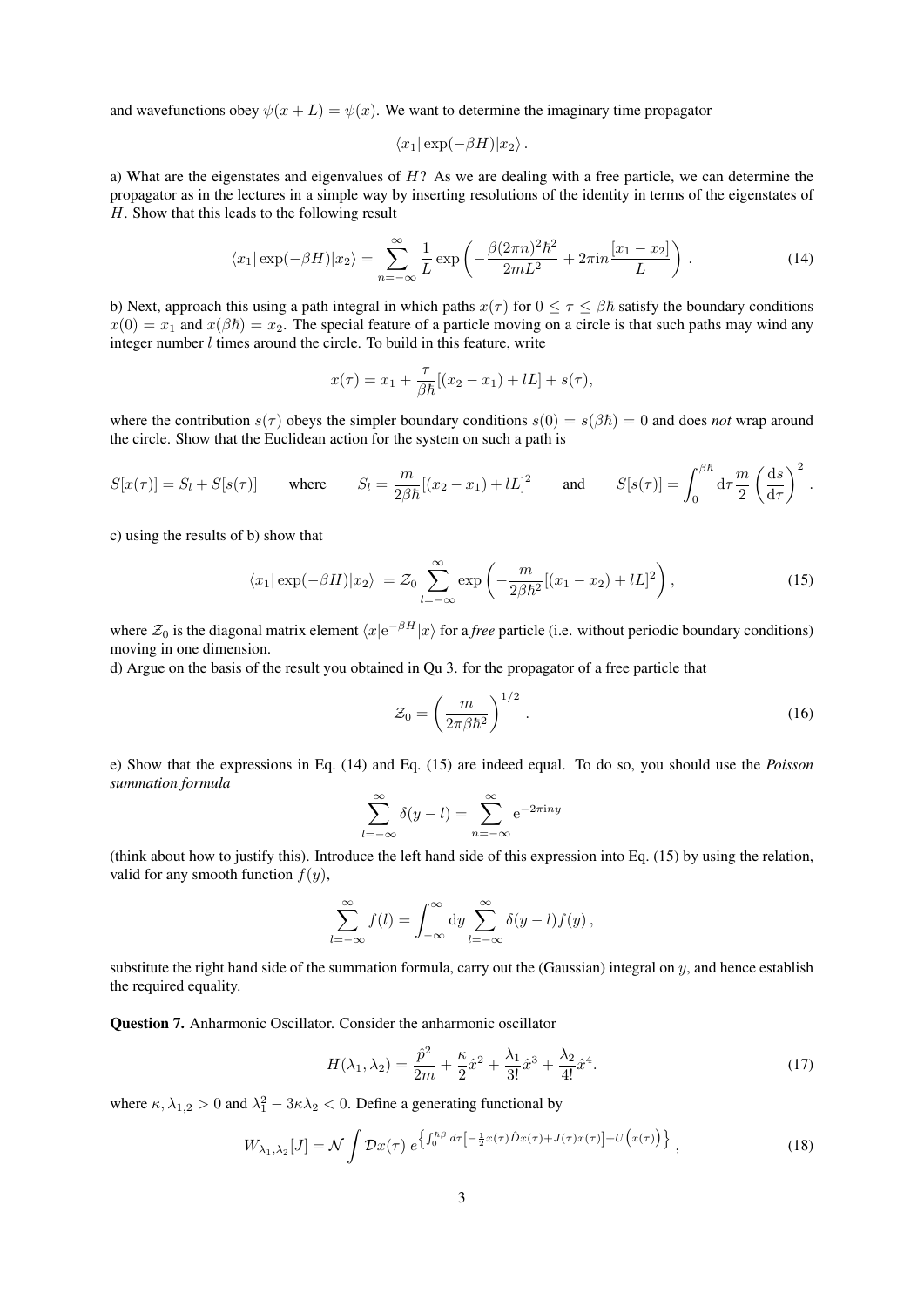where

$$
U(x(\tau)) = -\frac{1}{\hbar} \int_0^{\hbar \beta} d\tau \left[ \frac{\lambda_1}{3!} x^3(\tau) + \frac{\lambda_2}{4!} x^4(\tau) \right], \quad \hat{D} = -\frac{m}{\hbar} \frac{d^2}{d\tau^2} + \frac{\kappa}{\hbar}.
$$
 (19)

a) Show that the partition function is equal to

$$
Z_{\lambda_1,\lambda_2}(\beta) = W_{\lambda_1,\lambda_2}[0].\tag{20}
$$

b) Show that the generating functional can be expressed in the form

$$
W_{\lambda_1, \lambda_2}[J] = \exp\left(U\left(\frac{\delta}{\delta J(\tau)}\right)\right) W_{0,0}[J].
$$
\n(21)

c) Determine the first order perturbative corrections in  $\lambda_1$  and  $\lambda_2$  to the partition function. Draw the corresponding Feynman diagrams.

d) Determine the perturbative correction to the partition function proportional to  $\lambda_1^2$ . Draw the corresponding Feynman diagrams. Are there corrections of order  $\lambda_1 \lambda_2$ ?

e) (optional) Determine the first order corrections to the two-point function

$$
\langle T_{\tau}\bar{x}(\tau_1)\bar{x}(\tau_2)\rangle_{\beta}.\tag{22}
$$

Draw the corresponding Feynman diagrams. What diagrams to you get in second order in perturbation theory? **Question 8.** A lattice model for non-ideal gas is defined as follows. The sites i of a lattice may be empty or

occupied by at most one atom, and the variable  $n_i$  takes the values  $n_i = 0$  and  $n_i = 1$  in the two cases. There is an attractive interaction energy J between atoms that occupy neighbouring sites, and a chemical potential  $\mu$ . The model Hamiltonian is

$$
\mathcal{H} = -J \sum_{\langle ij \rangle} n_i n_j - \mu \sum_i n_i , \qquad (23)
$$

where  $\sum_{\langle ij \rangle}$  is a sum over neighbouring pairs of sites.

a) Describe briefly how the *transfer matrix method* may be used to calculate the statistical-mechanical properties of one-dimensional lattice models with short range interactions. Illustrate your answer by explaining how the partition function for a one-dimensional version of the lattice gas, Eq.  $(1)$ , defined on a lattice of N sites with periodic boundary conditions, may be evaluated using the matrix

$$
\mathbf{T} = \left( \begin{array}{cc} 1 & e^{\beta \mu/2} \\ e^{\beta \mu/2} & e^{\beta (J+\mu)} \end{array} \right) .
$$

b) Derive an expression for  $\langle n_i \rangle$  in the limit  $N \to \infty$ , in terms of elements of the eigenvectors of this matrix. c) Show that

$$
\langle n_i \rangle = \frac{1}{1 + e^{-2\theta}} \,,
$$

where

$$
\sinh(\theta) = \exp(\beta J/2) \sinh(\beta [J + \mu]/2).
$$

Sketch  $\langle n_i \rangle$  as a function of  $\mu$  for  $\beta J \gg 1$ , and comment on the physical significance of your result.

**Question 9.** (optional) The one-dimensional 3-state Potts model is defined as follows. At lattice sites  $i =$  $0, 1, \ldots, L$  "spin" variables  $\sigma_i$  take integer values  $\sigma_i = 1, 2, 3$ . The Hamiltonian is then given by

$$
H = -J \sum_{i=0}^{L-1} \delta_{\sigma_i, \sigma_{i+1}},
$$
\n(24)

where  $\delta_{a,b}$  is the Kronecker delta,  $J > 0$ .

a) What are the ground states and first excited states for this model?

b) Write down the transfer matrix for (24). Derive an expression for the free energy per site  $f$  in the limit of large  $L$ in terms of the transfer matrix eigenvalues. Show that vectors of the form  $(1, z, z^2)$  with  $z^3 = 1$  are eigenvectors,